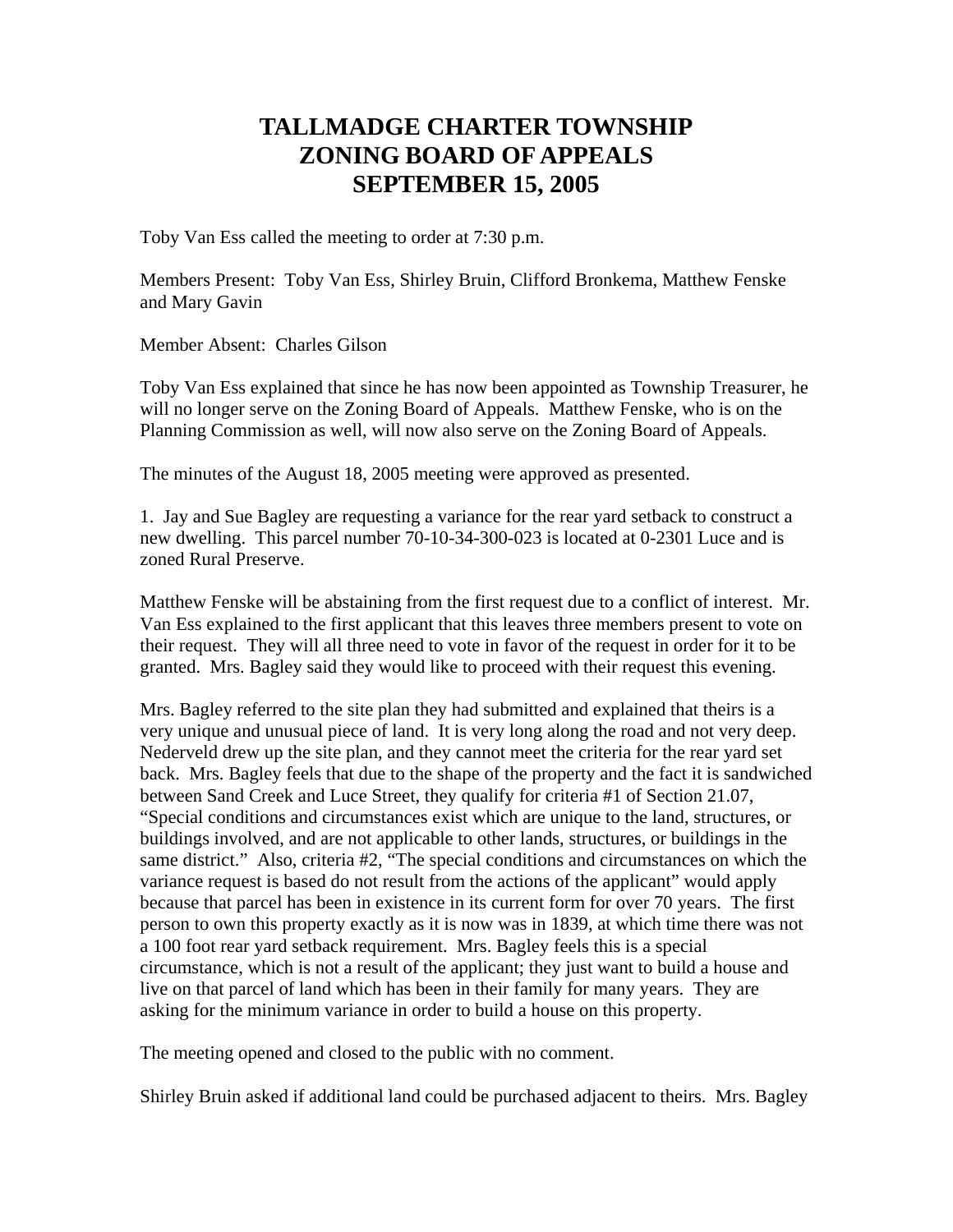said there is a pie shaped piece of property in the back of their parcel, and she did talk to the neighbor about purchasing part of his property. He was only interested in trading them for land to have access to Sand Creek, and they did not want to trade, since this parcel has been in their family for so many years.

Clifford Bronkema said he paced off the property from a big oak tree to the stakes for the proposed house and came up with 63 feet. Mrs. Bagley said she also had the DEQ out to the property and they are 40 feet above the creek. She also met with Greg Ransford who recommended approving the variance. There had been an old house on the property, which had been her grandmother's house. It was 162 years old, and they tore it down four years ago due to safety issues.

Shirley Bruin noted that a variance had been granted in 1994 to build a house on less than  $2\frac{1}{2}$  acres.

Clifford Bronkema moved, Shirley Bruin supported, motion CARRIED to APPROVE the request based on the fact they meet criteria set forth in Section 21.07, and they had already been granted a variance, however no accessory building may be built in the front yard. Ayes: Shirley Bruin, Clifford Bronkema and Mary Gavin. Abstain: Matthew Fenske.

2. Richard Sikkema is requesting a variance for the rear yard setback to construct a new dwelling. This parcel number 70-10-07-400-023 is zoned Rural Preserve. The township recently approved Laurel Drive Site Condominium lots on this parcel.

Toby Van Ess pointed out that all four members would be voting on this request.

Mr. Sikkema said the proposed house would parallel the top of the bank to take advantage of the view; however it would encroach into the required 100 foot rear yard setback. He said this would not create a hardship for lot three, because there is a 50 foot strip of unusable land between them. Mr. Sikkema said the criterion for the request is just aesthetics, taking the most advantage of the view. He explained this is a  $2\frac{1}{2}$  acre parcel, but with the flood plain and the lay of the land, it leaves a very small building envelope. The rest of the property is across the creek and in the flood plain. They had a surveyor draw up a site plan which has an 81 foot front yard setback and one side of 25 feet. The other side has much more than the required setback.

Clifford Bronkema asked if they could move the house closer to Leonard Street. Shirley Bruin added that would only give them six more feet, and they still could not meet the rear yard setback requirement.

Toby Van Ess clarified that they are proposing a 62 foot rear yard setback, and it would be 68 feet if they moved the house 6 feet closer to Leonard Street, however they could not move it any closer and still meet the required front yard setback.

Shirley Bruin asked if the house could be turned within the building envelope. Mr.